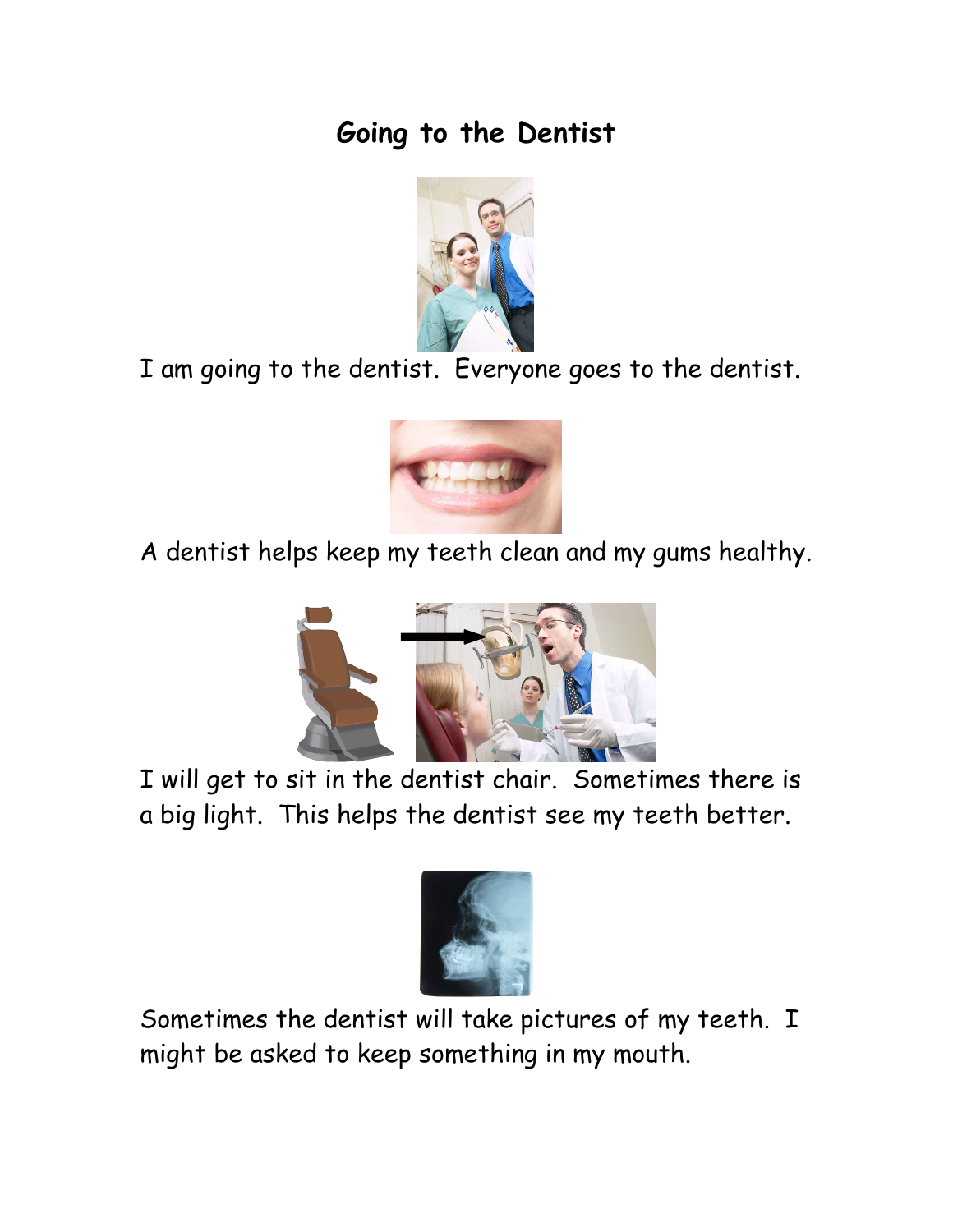

The dentist or hygienist will clean my teeth with a vibrating toothbrush. The toothbrush makes a buzzing noise and might tickle my mouth.



They may also use floss or a pick to scrape plaque off my teeth.



Sometimes the dentist will add fluoride to my teeth. This is to help keep my teeth from getting cavities.



Sometimes the dentist will ask me to rinse my mouth out. I drink a little bit of water and swish it around in my mouth. Then I spit the water out in the little sink.